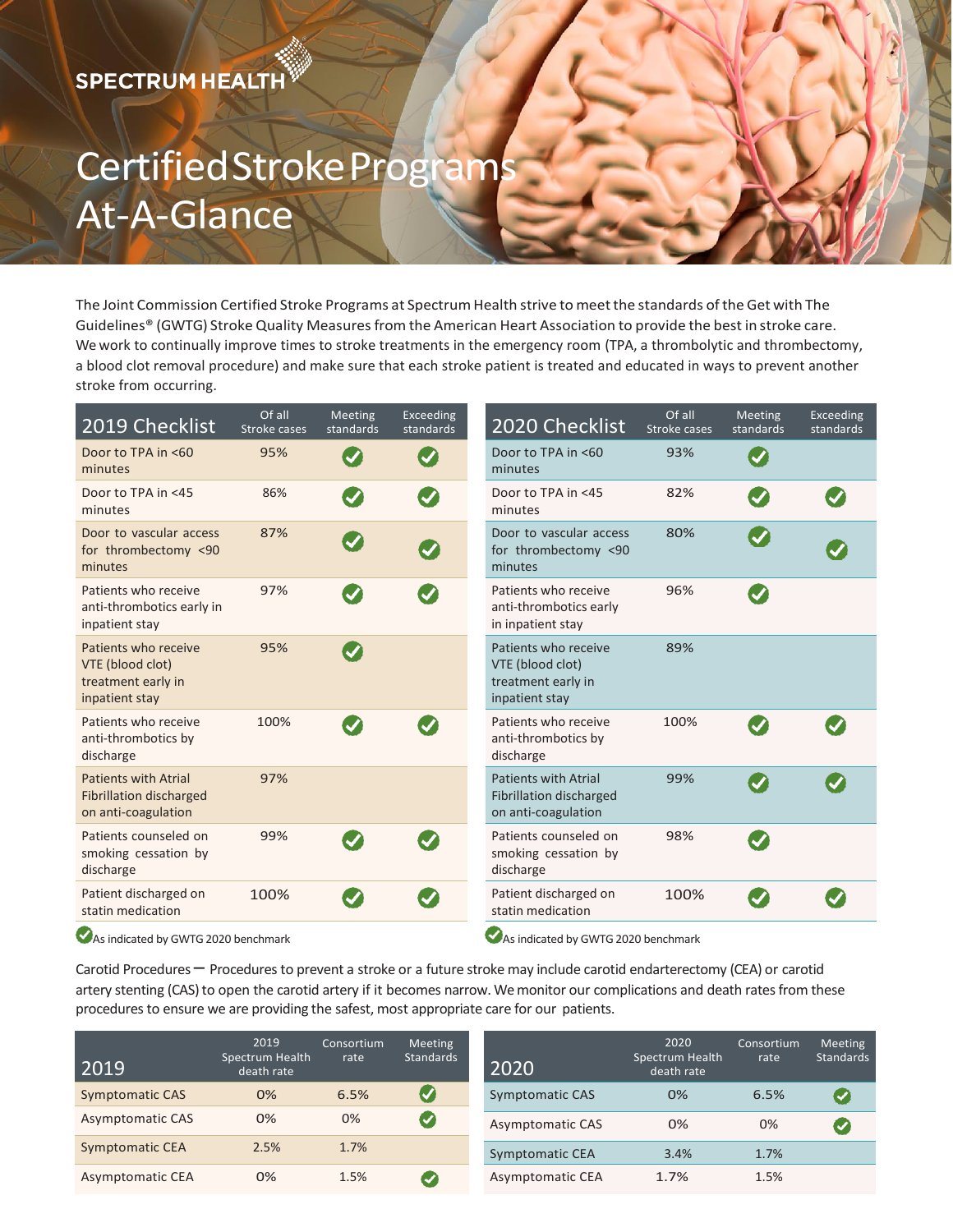## At-A-Glance

Spectrum Health Grand Rapids includes a Comprehensive Stroke Program at Butterworth Hospital and a Primary Stroke Program at Blodgett Hospital. To continually improve quality, the stroke program reviews information to understand the communities served and the ways patients may access our services.

## 2019